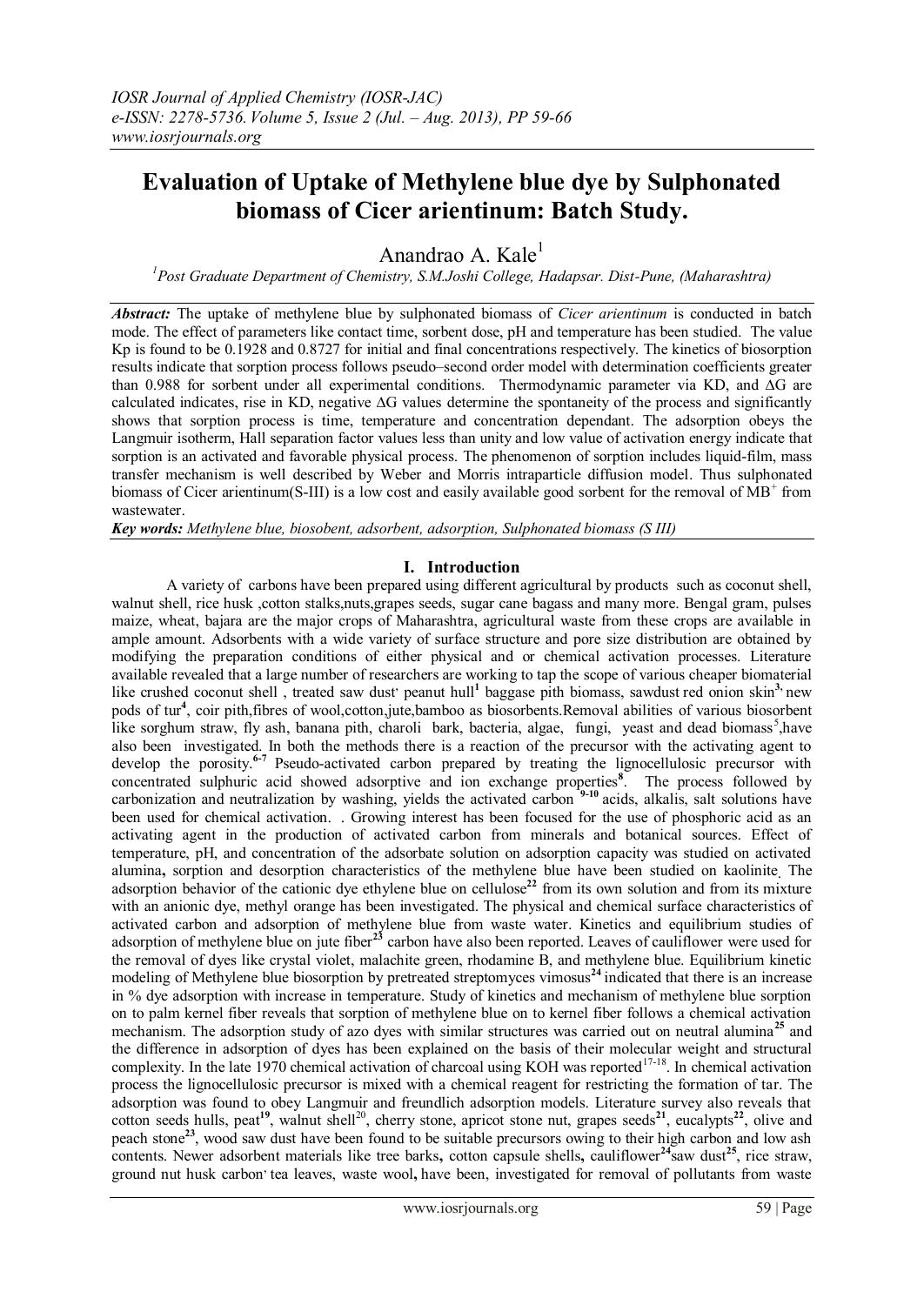water in the last two decades Methylene blue is widely released as waste from industry and can be harmful for the environmental flora and fauna. Furthermore, in humans, it will cause stomach upset and ulcer, mental retardation, liver, and brain damage. Therefore, removal of methylene blue from effluents is essential.

#### **2.1 Sorbate and Chemicals**

#### **II. Materials and Methods**

The solutions of methylene blue [MB]  $^+$  (3, 9 bis – diamino phenathionium chloride) (All Chemicals used Merck Chem.) sorbate having molecular formula  $C_{16}H_{18}N_3SCl$  were prepared by dissolving appropriate amounts of dry powdered dye stuff in bidistilled water. The different concentrations of the solutions 0.799 mg/L., 7.99 mg/L, 39.9 mg/L and 79.99 mg/L. were prepared.

#### **2.2 Sorbent**

 The dried material of cicer arientinum was crushed, powdered and then soaked in AR conc. Sulphuric acid for 2 hours. The biomass was then heated on a water bath till the fumes ceased then washed thoroughly with distilled water till the black mass was acid free. It was then dried at  $110<sup>o</sup>C$  in the oven for 3 hours and passed through 0.63 mm mesh to get particles of uniform size sorbent and stored in vacuum desiccators.

#### **2.3 Sorption Kinetics**

 The experiments is carried out in three sets and each set contain 50 mg of sorbent in different conical flasks, to each flasks 25 ml of freshly prepared methylene blue dye solution of initial concentration ( $Co = 0.799$ ) mg/L) was added. The volume was made up to 100 ml by adding distilled water**.** The flasks were protected from sunlight and stirred on magnetic stirrer with constant speed400 rpm for a period of 2,4,6,8,10,12,14,30,and 60 minutes respectively and filtered through whatmann filter paper. The absorbance of the filtrate was measured using systronic -112 photoelectric colorimeter at wavelength 640nm filter. The same procedure repeated to study the effect of different variables mentioned in work. The dye uptake capacity for the adsorbate was calculated by simple concentration method.

#### $q=$  (Co-Ct) V 100

Where q is the quantity of sorbate (dye) uptake by biomass, Co and Ct are the initial and final concentrations respectively. V is the volume of solution in ml and W is the dry weight of the biomass added. Calibration and actual experiments were carried triplicate and mean values are presented. The removal percentage is calculated by equation: PR  $(\%)= [1 - Ce/C_0] \times 100$ 

Where PR  $\%$  = removal percentage of dye from static system after agitation Co= of initial metal ion concentration, Ct with fixed dosage of adsorbent and Ce = sorbate concentration at experimental equilibrium stage.

## **2.4 Langmuir isotherm model:**

 Langmuir isotherm was applied for adsorption equilibrium data. The unmodified Langmuir equation is as follows

 $Qe= abce/ 1+bCe$  Where a= maximum adsorption capacity (mg/g)

 $b =$  Langmuir isotherm parameter related to the energy of adsorption (1/mg)

#### **2.5 Freundilich isotherm model:**

Freundlich equation is used for heterogeneous surface energy term. Freundlich isotherm can also be used to explain adsorption phenomenon as given:

Qe= Kf Ce **1/n**

The linearized freundlich model isotherm is represented by equation

Log10qe= Log  $10$  Kf +  $1/n$  Log  $10$  Ce

Where, Kf and n are constants incorporating all factors affecting the adsorption capacity and an indication of the favorability of metal ion adsorption onto carbon respectively.

## **2.6 Adsorption thermodynamic equation:**

Value of the thermodynamic parameter free energy ∆G <sup>o</sup> were calculated using following thermodynamic equation (Sarin and Pant, 2006)

 $\Delta G^{\circ}$  = - RT ln K; where  $\Delta G^{\circ}$  change in free energy (KJ/mol); T = Absolute temperature (K), R (Universal gas constant  $= 8.314$  J/mole . K; K is the equilibrium constant at temperature, T The equilibrium constant, K can be calculated from.  $K = \frac{qe}{Ce}$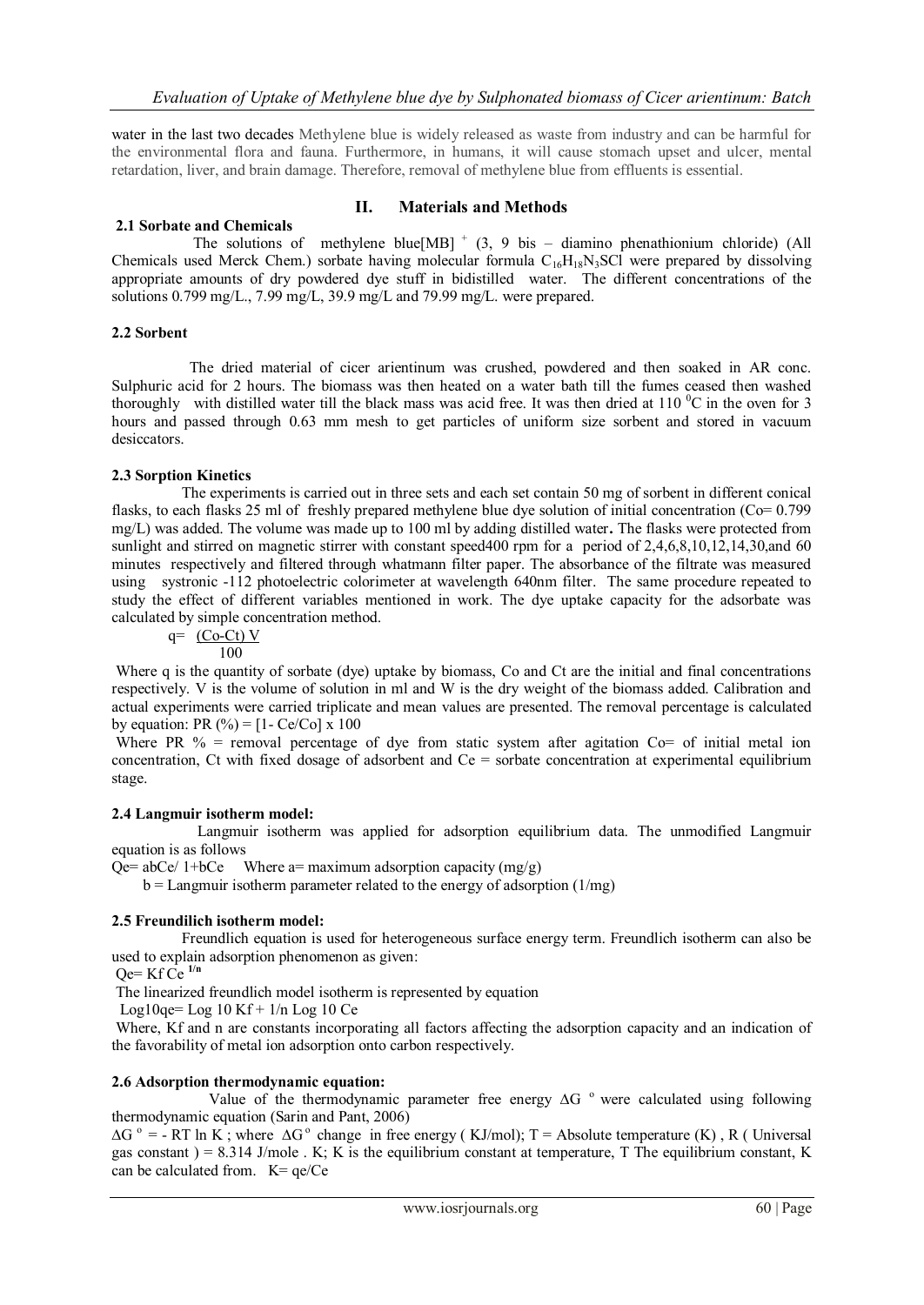# **2.7 Kinetic models:**

 The kinetics of dye adsorption on sorbent can be modeled by the pseudo first order Lagergren equation and Pseudo second order model. The rate constant of adsorption from the first order rate expression. Log (qeqt=Log qe –  $(Kt/2.303)$  t

Where qe and q are the amount of dye adsorbed  $(mg/g)$  at equilibrium and K1 is the rate constant. The secondorder kinetics model is expressed as  $t/q = 1/k_2qe_2+t/qe$ 

The initial adsorption rate (mg/g) to can be defined as  $n=k_2qe_2$ 

The initial adsorption rate (h) equilibrium adsorption capacity (qe) and  $2^{nd}$  order rate constant K2  $\alpha$ /mg min) are determined experimentally, from the slope and intercept of the plot.

2.8 Intra particle diffusion study: The adsorption by porous particles is a process which involves a number of steps. The most common empirical function which explains adsorption is that the uptake varies almost proportionally with t  $\frac{1}{2}$  and rather than contact time. Ot= k id1/2+C

According to the equation the plot of qt vs. t<sup>1/2</sup> should be a straight line passing through origin, when the intraparticle diffusion is the rate controlling step. If the plot of qt vs.  $t^{1/2}$  is non linear it indicates the adsorption is not governed by a single mechanism.

# **III. Result and Discussion**

# **3.1 Characterization of biosorbents**.

The physical testing Bulk density is  $0.42 \frac{g}{c}$ , Moisture content 4.5 %, Volatile material 10.2 %, and Ash Content 5.1% and IR spectrum for sorbent shows absorption peaks at 3340 cm<sup>-1</sup> broad –OH, 2924 cm-1 –NH, 1725cm-1 COOH respectively**.**

#### **I Effect of parameters on uptake of S-III**

## **3.2 Effect of Contact Time**

Effect of time on adsorption of Methylene blue on S-III indicates that at all the concentrations of the dye rate of adsorption is quite high and the process reaches equilibrium within 30 seconds. For an initial concentration of 0.799 mg/L the minimum amount adsorbed on S-III is 42.55% within 10 seconds. and the maximum adsorption is 89.54% in one minute. While for an initial concentration of 79.9 mg/L the minimum amount adsorbed is 88.42 % within 10 seconds and the maximum adsorption 96.31% within one minute. Out of the total amount adsorbed at equilibrium, more than 60% is seen to be adsorbed within the initial 30 seconds itself **(Fig-1)**. The plots of % adsorbed vs. time shows two distinct regions one clearly indicating rapid adsorption and the other indicating the slowed down rate .This can be caused due to strong attractive forces between the dye molecules and the sorbent; fast diffusion onto the external surface followed by fast pore diffusion into the intra particular matrix to attain rapid equilibrium.



**Fig-1. % Adsorption vs. time S- III (Co = 0.799 mg/Ltr.&79.9mg/Ltr.)**

## **3.3 Effect of Adsorbent dose**:

When higher adsorbent dose there is an increase in the surface area and also the number of available sites, resulting in an increased and rapid uptake of the dye. Although the %age removal increases with the adsorbent dose, the adsorption capacity shows significant decrease at equilibrilium, for the dose of 50mg/100ml the adsorption capacity is found to be 1.012mg/g while it decreased to 0.635mg/g, 0.335mg/g and 0.133mg/g for the doses of100mg/100ml, 200mg/ 100ml&500mg/100ml of S-III**. (Fig.2)**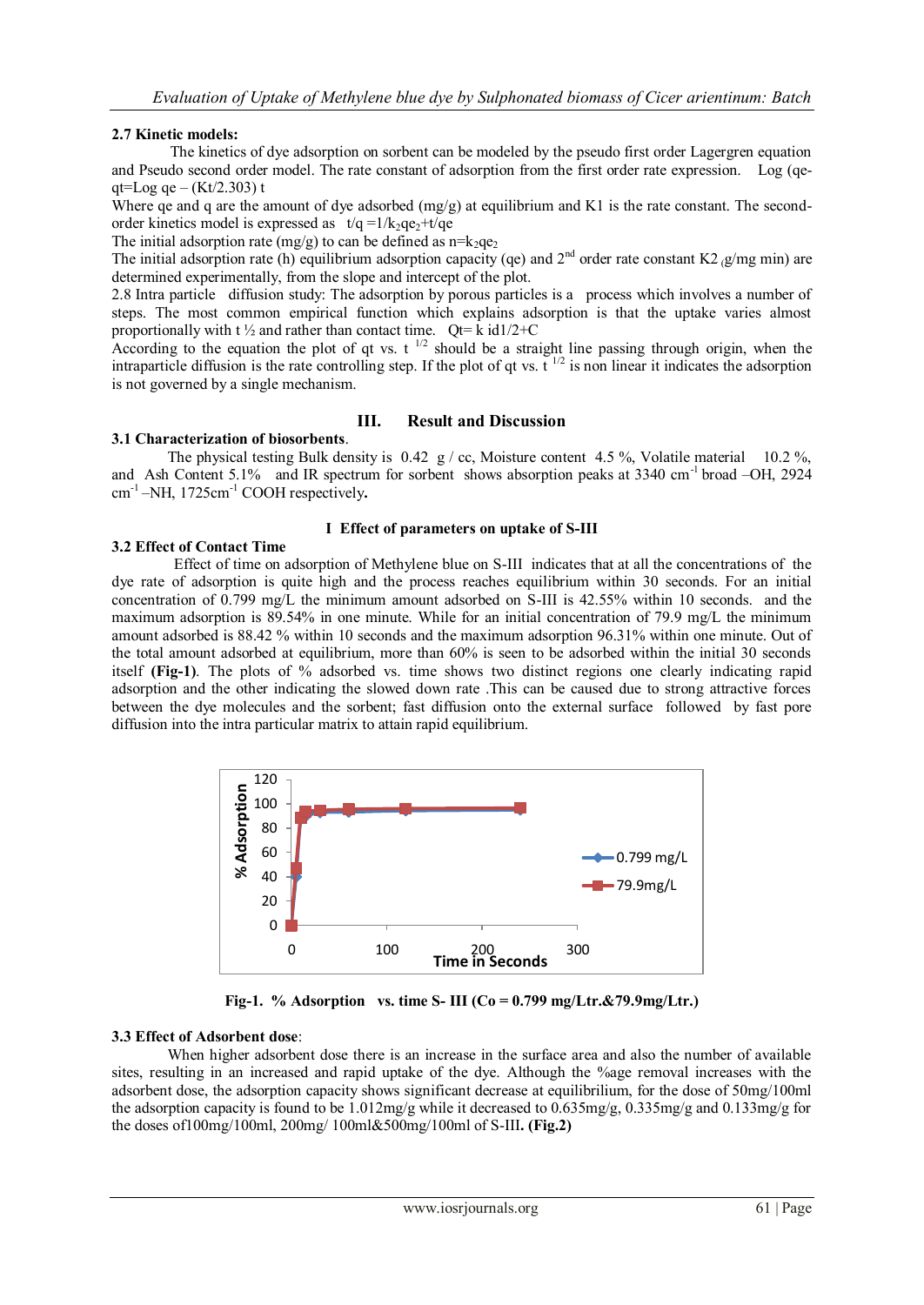

**Fig-2 Adsorption Capacity vs. time S- III (Co = 0.799 mg/Ltr. and 79.9mg/Ltr.)**

## **3.4 Effect of pH on adsorption of MB by S- III**

The pH of a solution is an important factor which controls any adsorption process. The dye binding sites on the surface of the adsorbent are often modified by change in the pH of the solution. Methylene blue is cationic dye and exists as methylene blue [MB]<sup>+</sup> in solutions. Initially there is a competition for H<sup>+</sup> and [MB]<sup>+</sup> ions, to attach to the adsorption sites However as pH increases the number of H<sup>+</sup> ions in solution decreases till pH 4 , and a slight increase is observed in adsorption of the dye . As the pH increases beyond 6, it is observed that the adsorption falls and nearing the equilibrium maximum dye cations are on the surface of the sorbent. As pH increases the [OH] - and the remaining [MB]<sup>+</sup> cations appear to form pairs due to electrostatic attraction and the  $[MB]$ <sup>+</sup>ions are held back in solution.



**Fig. 3 Plot of effect of pH on % adsorption S-III (Co= 7.99 mg/L)**

#### **3.5 Effect of Initial concentration**

Initial concentration affects the uptake capacity of the biosorbent to a large extent. For a fixed dose of S-III (50 mg/ 100 ml) it shows increases adsorption from 20 % to 90% for initial concentration (0.799 mg/Ltr.) and 48 to 96% (79.9 mg/Ltr.) fig. 4 of the dye. At a higher biomaterial to solute ratio a fast superficial sorption on sorbent surface takes place producing a lower solute concentration in the solution. A fixed mass of sorbent can sorb only a certain amount of dye, therefore larger the sorbent mass, larger the amount of sorbate that can be removed. The concentration of the dye at the surface of the sorbent differs from that in the solution; there exists a concentration gradient in the solution  $\&$  at the surface. As dose increases the amount of dye sorbed per unit gram of sorbent gets reduced thus causing a decrease in the adsorption capacity.

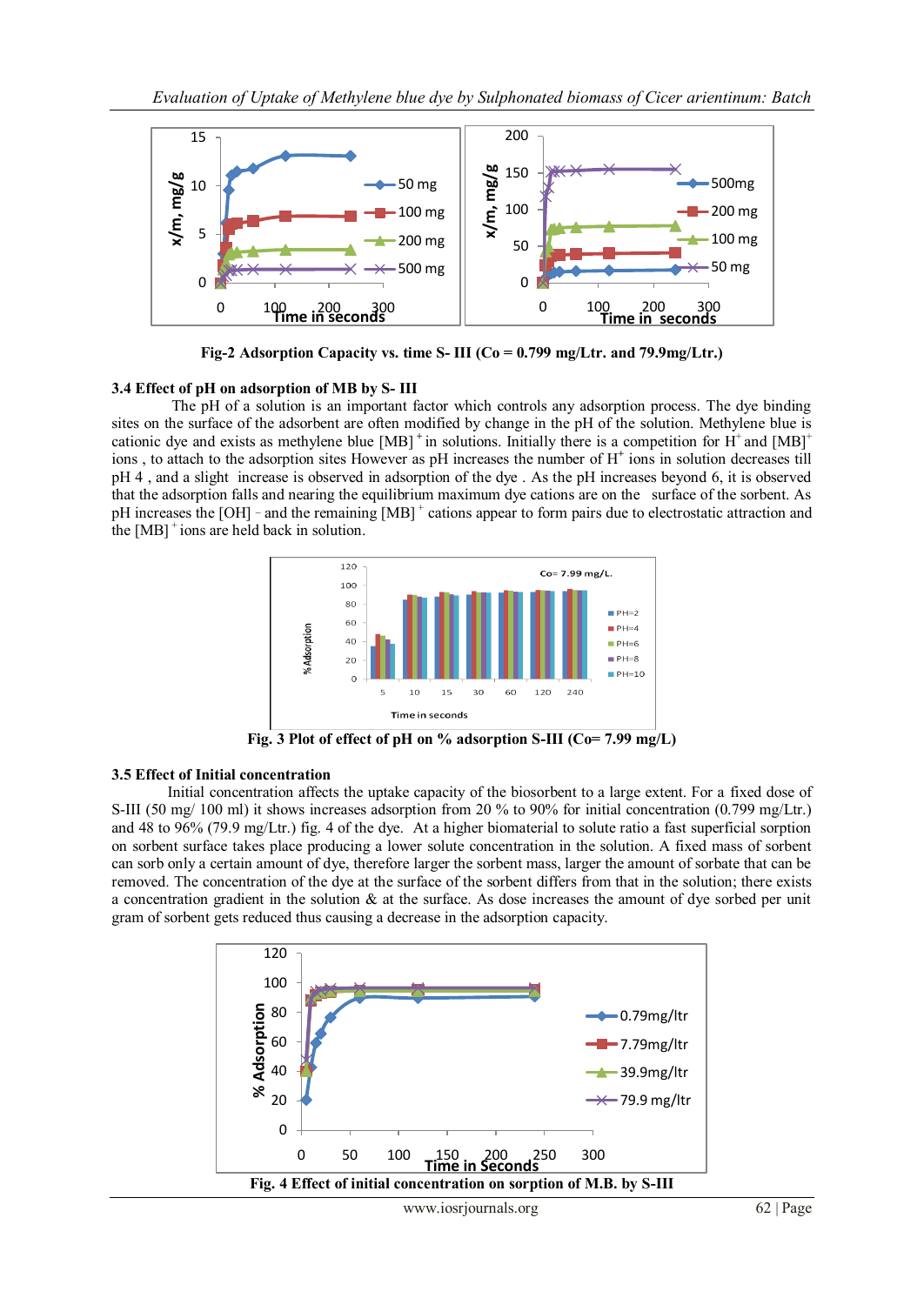## **3.6 Effect of Temperature**

To study the effect of temperature on adsorption of  $[MB]^+$  by S-III experiments were carried out at four temperatures  $15^{\circ}$ c,  $25^{\circ}$ c,  $35^{\circ}$ c and  $45^{\circ}$ c using thermostat to maintain the temperature. The plots of % adsorption vs. time (fig. 5) using S-III indicates that maximum amount of  $[MB]$ <sup>+</sup> are adsorbed at  $45^{\circ}$ c Similar shapes were observed for the kinetic curves at all the temperature studied. The curves indicate that as temperature increases the sorption capacities also increases The rate of adsorption is much less at  $15<sup>o</sup>c$  $(KD=3.88)$  for the same concentration at  $45^{\circ}$ c (KD=26.08) **Table -1**. The increase in sorption capacities with temperature indicates that with increasing temperature mobility of the  $[MB]$ <sup>+</sup> ions increases. It can also be said that with rise in temperature the interaction between the dye molecules and the sorbent surface become more effective, the increase in the value of x/m with temperature also indicates the sorption process to be endothermic. **∆**G values are a measure of the spontaneity of any process. For the sorption of the methylene blue on the biosorbent S- III the **∆**G values are negative indicating the spontaneity of the reactions, these values indicate the favorable adsorption at elevated temperatures.



**Fig. 5** % **Sorption of M.B. by 50 mg S-III at different temperatures (Co=0.799mg/Ltr., 79.99 mg/Ltr.)**

## **II Adsorption isotherm modeling**

The data obtained on adsorption of  $[MB]$ <sup>+</sup> cation on the sorbent S-III was analyzed in the light of the Langmuir and Freundlich model of isotherms.

| 3.7 Thermodynamic parameters at $298^{\circ}$ C            |  |
|------------------------------------------------------------|--|
| Effect of initial concentration and sorbent material on KD |  |
| Table <sub>-1</sub>                                        |  |

| Table-1      |       |                     |  |
|--------------|-------|---------------------|--|
| $Co$ mg/Ltr. | КĐ    | $\Delta G$ J/mole/K |  |
| 0 799        | 3.886 | $-3361$             |  |
| 7 99         | 17.58 | $-7099$             |  |
| 39.99        | 17 30 | $-7077.90$          |  |
| 79 99        | 26.08 | $-8075.8$           |  |

#### **Effect of temperature and sorbent material on KD (Co mg/Ltr. =0.799) Table-2**

| 1 апіс-4             |       |                     |                     |                     |
|----------------------|-------|---------------------|---------------------|---------------------|
| $Co$ mg/Ltr. = 0.799 |       |                     | Co mg/Ltr. $=79.99$ |                     |
| <b>Temperature</b>   | КD    | $\Delta G$ J/mole/K | KD                  | $\Delta G$ J/mole/K |
| 288                  | 2.99  | $-2621.2$           | 22.5                | $-7451.5$           |
| 298                  | 3.886 | $-3361$             | 26.08               | $-8075.8$           |
| 308                  | 447   | $-3832$             | 26.08               | $-8346.8$           |
| 318                  | -17   | $-3956.9$           | 26.08               | $-8617.8$           |

## **3.8 Langmuir model of isotherm**

The linear plots for Ce *vs.* Ce/qe **(fig.6)** for S-III were straight lines indicating the applicability of the Langmuir adsorption isotherms. This is also indicative of the formation of monolayer coverage on the surface of the sorbent in the concentration range studied. Values of a and b were found to be 48.8 and 1.20, Hall separation factor RL is o.11 for S-III. RF was evaluated for the sorption process and was found to be less than 1 indicating favorable adsorption. Langmuir model is applicable to sorbent S-III in the concentration range studied. The coefficient of determination was much less than 0.5 in all cases.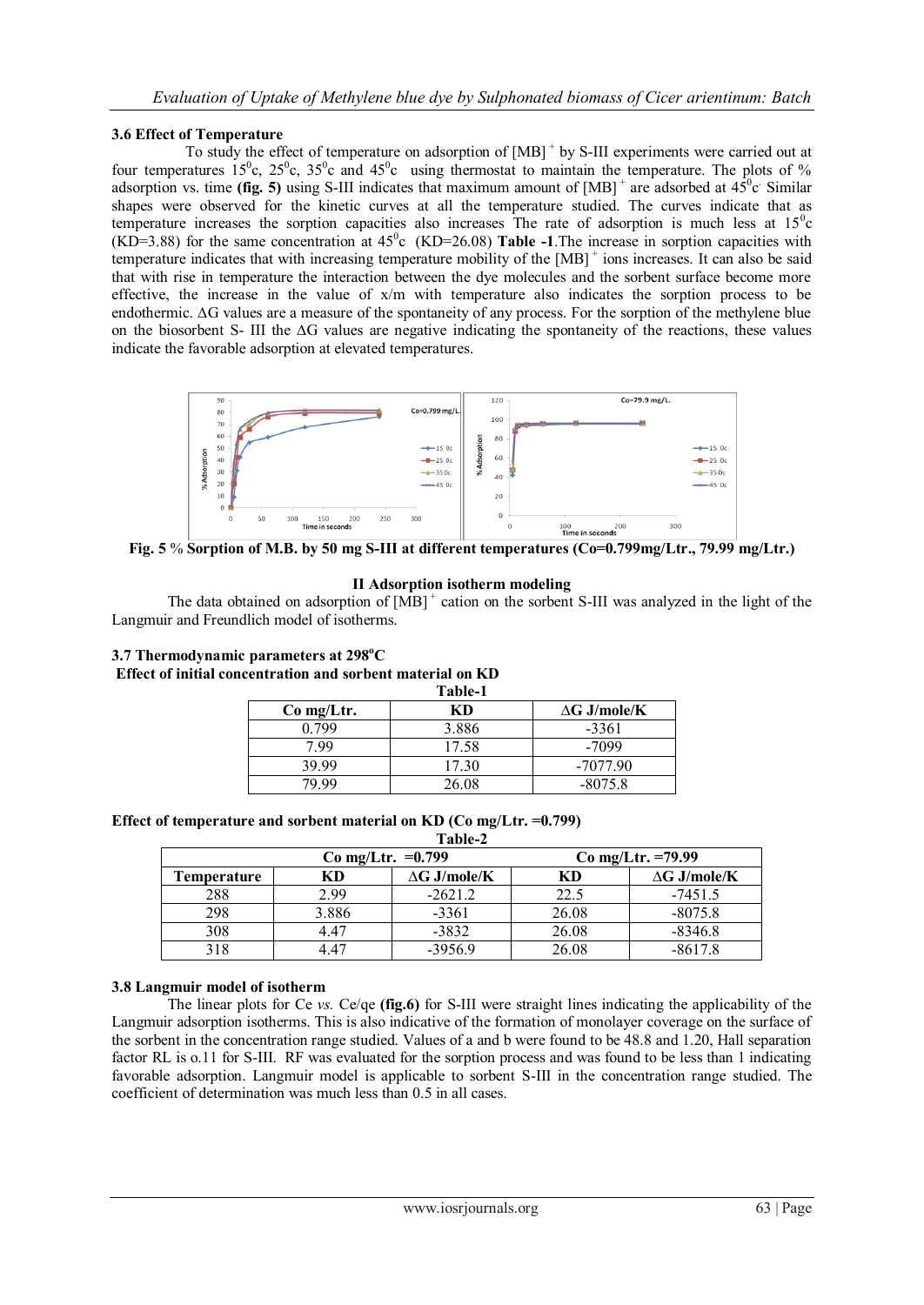

**Fig .6 A Plot of Ce vs. Ce/qe for S-III**

# **3.9 Freundlich model of isotherms:**

The Freundlich isotherm coefficient **Table-3** for the adsorption capacity Kf and intensity of adsorption (1/n) have been evaluated from fitting of the data given in the tables below. Kf gives an idea about the rate of adsorbate removal while 1/n gives an indication of the sorbate -sorbent bonds.

| Temperature | Кf     | n       |        |
|-------------|--------|---------|--------|
| 298         | 25.11  | 0.6269  | 0.956  |
| 308         | 33.37  | 0.62632 | 0.9569 |
| 318         | 33 R 1 | 0.681   | በ 9529 |

**Table-3:** Kf and n for adsorption on (S-III)

The coefficients of determination are much better than those obtained from the Langmuir model. This indicates that the Freundlich is a better model to explain the adsorption of methylene blue on sulphonated of C. arientinum.



**Fig.7 Plot of log x/m vs. log Ce (S-III, dose= 50 mg, 500 mg.)**

# **III Kinetic study**

The majority research on dye adsorption systems revealed that two mechanism controlled dye adsorption 1) external 2) Internal diffusion. Some of the kinetic models used to assess the order of reaction are: 1) Pseudo–first order kinetic model by Lagergren, this is based on solid capacity 2) Pseudo second order kinetic model by Ho's and McKay is based on solid phase adsorption and external diffusion 3) Intraparticle diffusion model of Weber Morris. In order to describe the adsorption kinetics using S-III as adsorbents for removal of MB. Initial concentrations 0.799, 7.99 39.9 and 79.99 mg/Ltr. were used. The pseudo1<sup>st</sup> order model was applied. The plots of log (qe-qt) vs. t for all values of Co are shown in **(fig-8)**. The plots are expected to yield the straight lines if this model is applicable .Since straight lines are not obtained, the values of slopes are negative and  $\mathbb{R}^2$  values also found to be 0.95 it has been concluded that this model is not applicable. Modeling has been done using the pseudo second order equation developed by Ho and MacKay. The plots of t/qt vs. t yield straight lines indicating that the sorption process follows the pseudo second order kinetics. The values of rate constants  $K_2$  were found to be 5.76, 0.144, 0.024 and 0.0108(g/mg/min) for initial dye concentration 0.799, 7.99, 39.99 and 79.9 mg/L.respectively for adsorption on S-III. A similar decrease in  $K_2$  has been reported by Hamdaovi et al. for adsorption of  $[MB]$ <sup>+</sup> on wheat bran. The decrease in the values of  $K_2$  for various initial concentrations is quite significant. The values of equilibrium sorption capacity obtained from the plot were found to vary from the experimental values, indicating non ideal adsorption and that removal off the dye involved number of processes such as adsorption, ion exchange etc. The coefficients of determination as obtained from the plots were found to be very close to unity for all initial dye concentrations.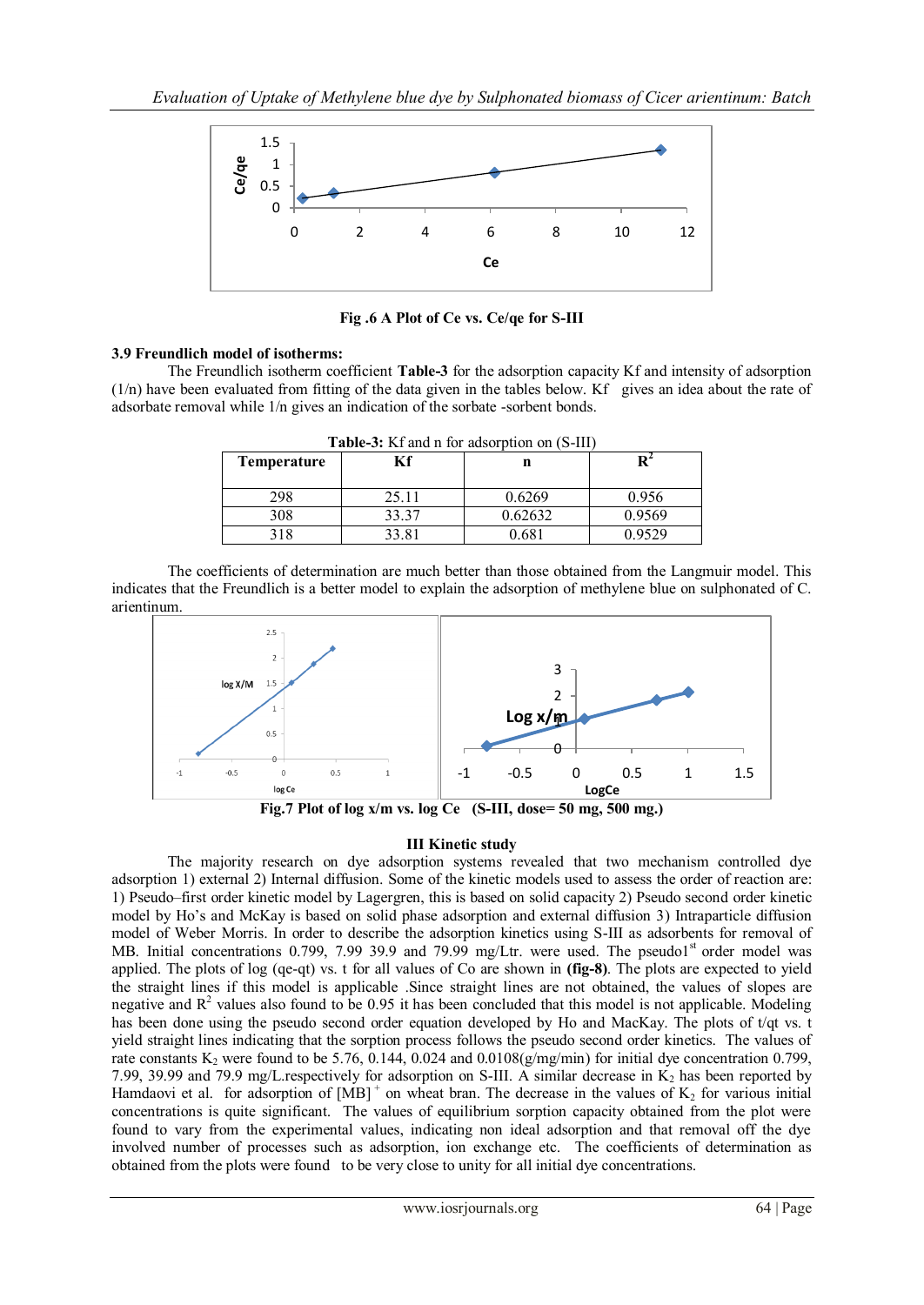| Table-4    |        |                |  |
|------------|--------|----------------|--|
| Co mg/Ltr. | К,     | $\mathbf{R}^4$ |  |
| 0.799      | 5.736  | 0.9989         |  |
| 7.99       | 0.1474 | 0.999          |  |
| 39.99      | 0.241  | 0.9996         |  |
| 79 99      | 0.0108 | N 999          |  |

To be very close to unity for all initial concentrations. Table-4 gives the values of  $K_2$  and  $R^2$  for these results. The plots of log (qe-qt) vs. t indicated the non applicability of the pseudo first order model. The plots of t/qt vs. t for initial concentrations 0.799, 7.99, 39.99 and 79.99 mg/Ltr. gave straight line plots. The K<sub>2</sub> values were found to have decreased with increasing Co (**Table-4**) R2 values as given in table are very close to unity indicating the validity of the model.



**Fig.9** Pseudo second order plots (sorbent III) Plot of t/qt vs. T for S-III (Co= 0.799 mg/Ltr. Co= 79.9 **mg/Ltr. 50 mg dose)**

| Table -5                 |            |                  |
|--------------------------|------------|------------------|
| <b>Initial</b>           | S-HI       | S-III            |
| concentration<br>mg/Ltr. | Kp mg/Ltr. | <b>Intercept</b> |
| 0 799                    | 0.1928     | 1041             |
| 70 QQ                    | 0.8727     | 142.84           |

## **IV Intraparticle diffusion model**

The mechanism involved in the sorption process is determined by an intraparticle diffusion model. Plots of q vs. t<sup>1/2</sup> (**fig. 10**) gives an idea of the mechanism involved. In a batch reactor pore distribution and intraparticle diffusion are often the rate determining steps. The plots of q vs.  $t^{1/2}$  show separate regions. The initial parts of the curve can be attributed to mass transfer effects. While the next linear portion indicates intraparticle or pore diffusion. The initial portion is also indicative of surface sorption and the boundary layer effect. Slope of the 2<sup>nd</sup> linear portion of the plot is defined as the intraparticle diffusion parameters Kp or Kid while the intercept of the plots gives an idea about the boundary layer. Larger the intercepts greater is the contribution of surface sorption in the rate limiting step. Intercept of the plots q vs. t<sup>1/2</sup> for 0.799 mg/Ltr. and 79.9 mg/Ltr. are found to be 10.41 and 142.84 for S-III. These results clearly indicate that boundary layer effect increases with the initial concentration of the dye. As observed in the graph we can see an initial curved portion which can be attributed to liquid –film mass transfer, while the latter portion reveals linearity which is characteristic of sorption processes where intraparticle diffusion is controlling step such phenomenon have been observed for the adsorption of the dye on activated carbon**.**